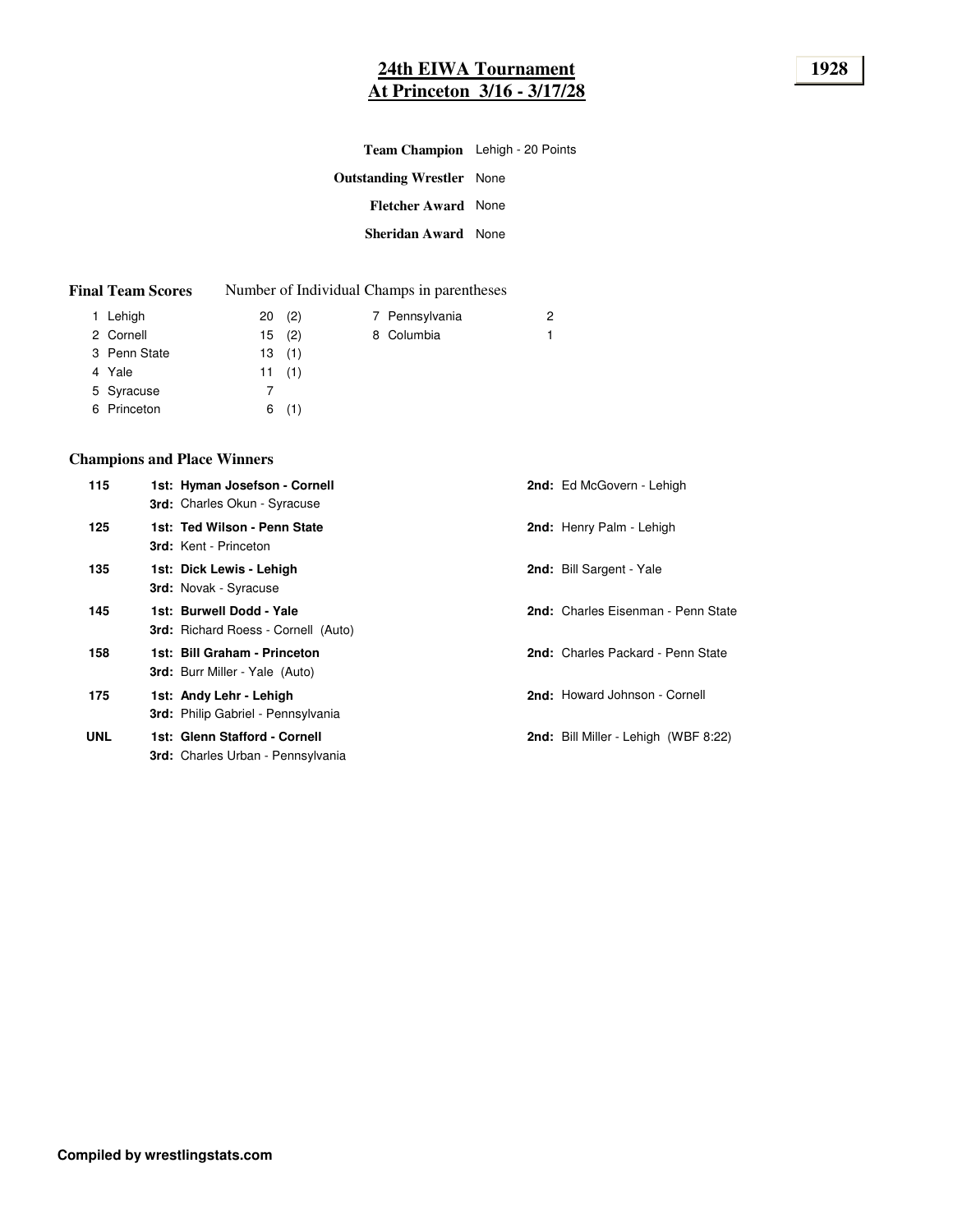# **3/16/1928 and 3/17/1928 at Princeton 1928 EIWA Championship Page 1 of 4**

### **115 Weight Class**

| Charles Okun, Syracuse     |                |                |                       |
|----------------------------|----------------|----------------|-----------------------|
|                            | Charles Okun   |                |                       |
| Randolph, Yale             |                |                |                       |
| Hyman Josefson, Cornell    |                | Hyman Josefson |                       |
| Maurice Gamm, Pennsylvania | Hyman Josefson |                |                       |
| Ed McGovern, Lehigh        |                |                | <b>Hyman Josefson</b> |
| Don Steele, Penn State     | Ed McGovern    |                |                       |
| Nichols, Columbia          |                | Ed McGovern    |                       |
| MacRae, Princeton          | MacRae         |                |                       |

### **Consolation Bouts**

#### **Second Place**

| <b>WRB Second</b> | Charles Okun, Syracuse defeated Maurice Gamm, Pennsylvania |
|-------------------|------------------------------------------------------------|
| Final Second      | Ed McGovern, Lehigh defeated Charles Okun, Syracuse        |

### **Third Place**

Final Third Charles Okun, Syracuse

#### **125 Weight Class**

| Henry Palm, Lehigh        |                 |                      |                   |
|---------------------------|-----------------|----------------------|-------------------|
| Drake, Yale               | Henry Palm      |                      |                   |
| George Farmlett, Columbia |                 | Henry Palm Fall 5:22 |                   |
| John Bogdan, Pennsylvania | George Farmlett |                      |                   |
| Ted Wilson, Penn State    |                 |                      | <b>Ted Wilson</b> |
| J. Holsman, Cornell       | Ted Wilson      |                      |                   |
| Kent, Princeton           |                 | <b>Ted Wilson</b>    |                   |
| Tucker, Syracuse          | Kent            |                      |                   |

#### **Consolation Bouts**

**Second Place**

| <b>WRB Second</b> | Kent, Princeton defeated J. Holsman, Cornell |
|-------------------|----------------------------------------------|
| Final Second      | Henry Palm, Lehigh defeated Kent, Princeton  |

## **Third Place**

Final Third Kent, Princeton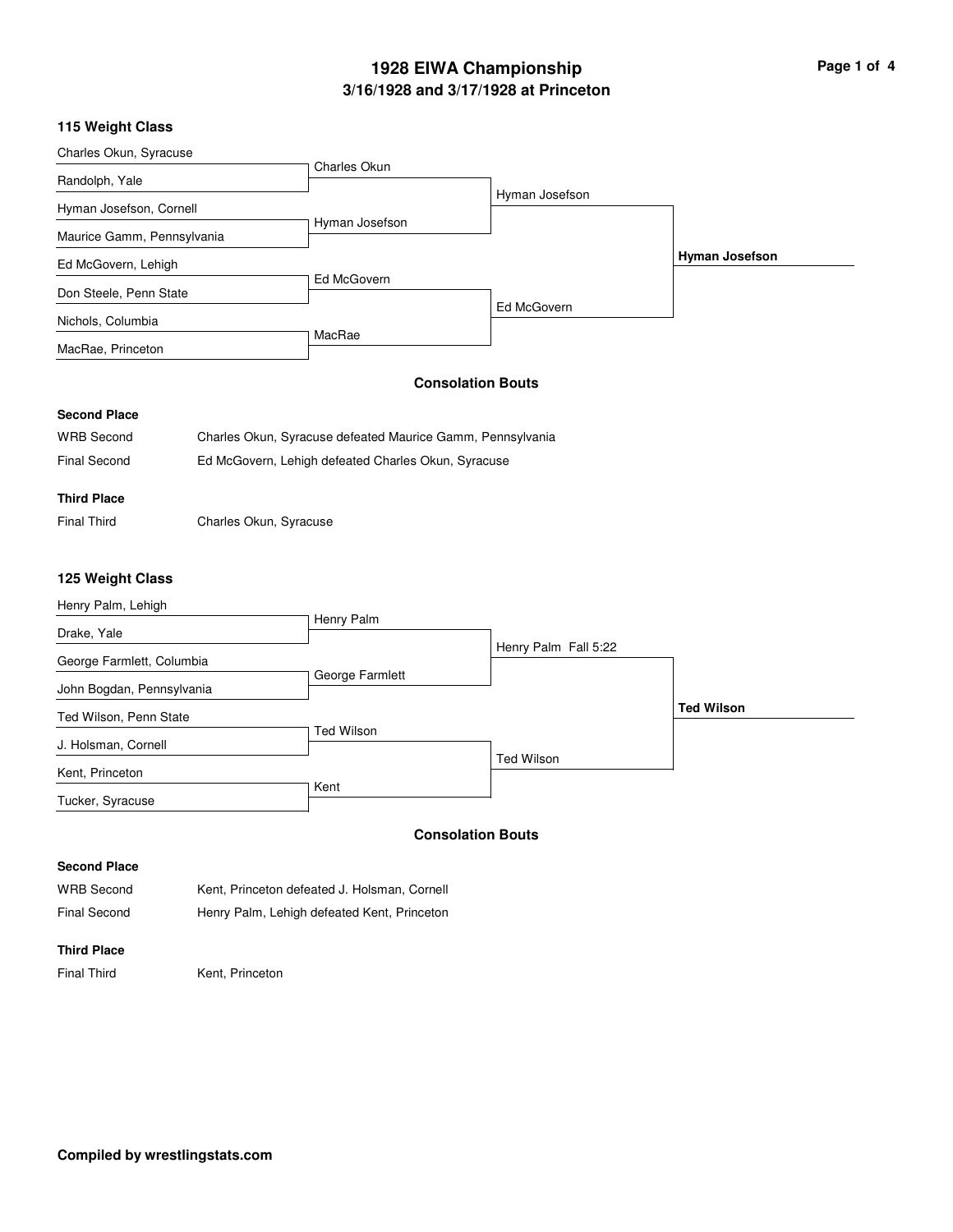# **3/16/1928 and 3/17/1928 at Princeton 1928 EIWA Championship**

| Page 2 of |  |  |  |
|-----------|--|--|--|
|-----------|--|--|--|

### **135 Weight Class**

| Bill Sargent, Yale              |                                              |                          |                   |
|---------------------------------|----------------------------------------------|--------------------------|-------------------|
|                                 | <b>Bill Sargent</b>                          |                          |                   |
| Sidney Rabinowitz, Pennsylvania |                                              | <b>Bill Sargent</b>      |                   |
| Simmons, Columbia               |                                              |                          |                   |
| Whittaker, Princeton            | Simmons                                      |                          |                   |
|                                 |                                              |                          | <b>Dick Lewis</b> |
| Dick Lewis, Lehigh              |                                              |                          |                   |
| Novak, Syracuse                 | Dick Lewis                                   |                          |                   |
| W. Holsman, Cornell             |                                              | Dick Lewis               |                   |
| Harold Hubler, Penn State       | W. Holsman                                   |                          |                   |
|                                 |                                              | <b>Consolation Bouts</b> |                   |
| <b>Second Place</b>             |                                              |                          |                   |
| <b>WRB Second</b>               | Novak, Syracuse defeated W. Holsman, Cornell |                          |                   |

**Third Place**

Final Third **Novak, Syracuse** 

Final Second Bill Sargent, Yale defeated Novak, Syracuse

### **145 Weight Class**

| Bill Heilman, Lehigh         |                        |                      |                     |
|------------------------------|------------------------|----------------------|---------------------|
| Crowe, Syracuse              | Bill Heilman Fall 9:13 |                      |                     |
| Richard Roess, Cornell       |                        | <b>Richard Roess</b> |                     |
| Lukens, Princeton            | <b>Richard Roess</b>   |                      |                     |
| Burwell Dodd, Yale           |                        |                      | <b>Burwell Dodd</b> |
| Freeman, Pennsylvania        | <b>Burwell Dodd</b>    |                      |                     |
| Charles Eisenman, Penn State |                        | <b>Burwell Dodd</b>  |                     |
| Tassi, Columbia              | Charles Eisenman       |                      |                     |

#### **Consolation Bouts**

#### **Second Place**

WRB Second Charles Eisenman, Penn State defeated Freeman, Pennsylvania Final Second Charles Eisenman, Penn State defeated Richard Roess, Cornell

#### **Third Place**

Final Third **Richard Roess, Cornell automatic**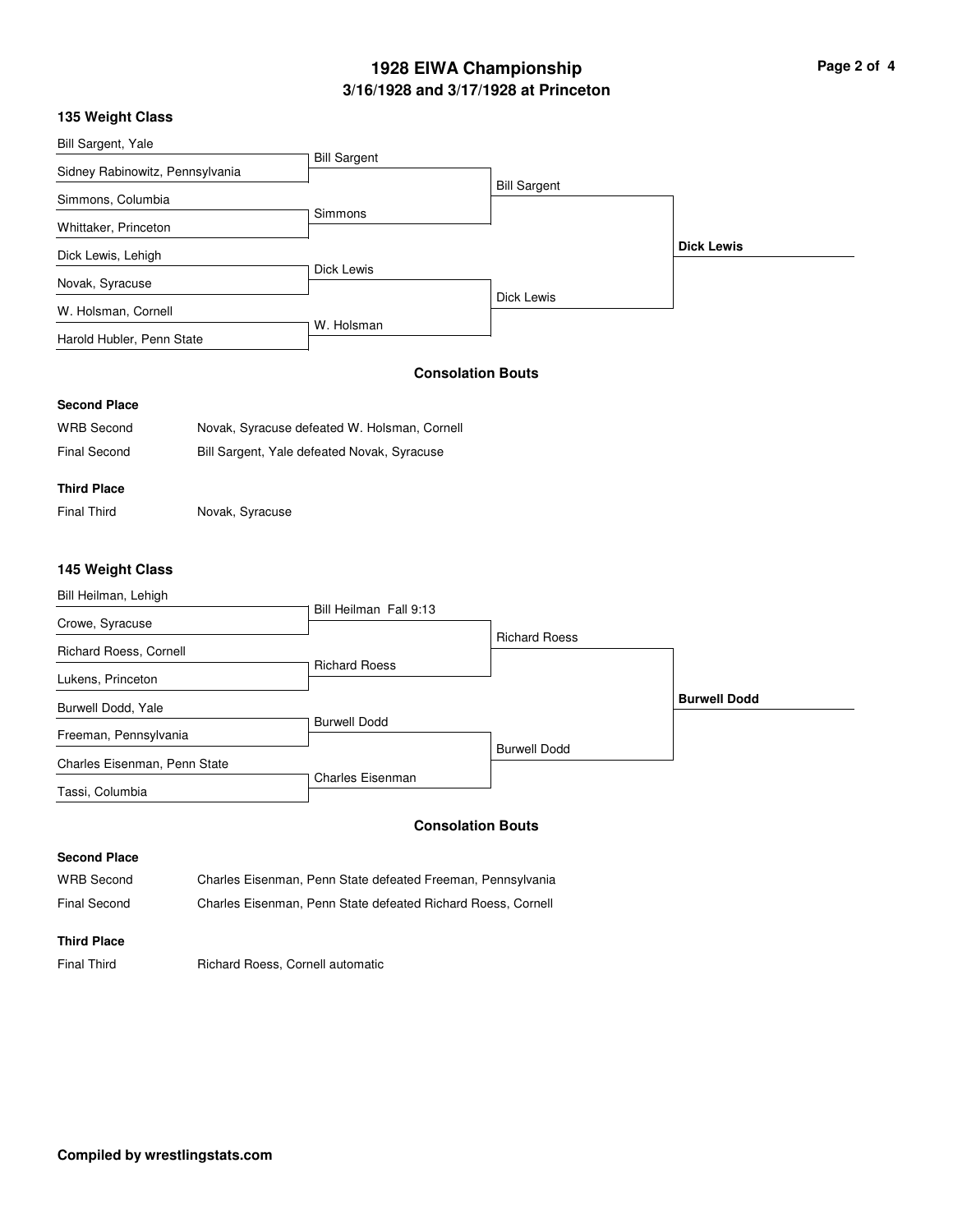# **3/16/1928 and 3/17/1928 at Princeton 1928 EIWA Championship Page 3 of 4**

## **158 Weight Class**

| <b>IJU WEIYIII UIASS</b>        |                             |                                                                 |                          |                    |
|---------------------------------|-----------------------------|-----------------------------------------------------------------|--------------------------|--------------------|
| Art Landis, Lehigh              |                             |                                                                 |                          |                    |
| Charles Packard, Penn State     |                             | Charles Packard Fall 6:39                                       |                          |                    |
| Bill Graham, Princeton          |                             |                                                                 | <b>Bill Graham</b>       |                    |
| Gilbert Frei, Pennsylvania      |                             | <b>Bill Graham</b>                                              |                          |                    |
| Burr Miller, Yale               |                             |                                                                 |                          | <b>Bill Graham</b> |
| Cordisco, Syracuse              |                             | <b>Burr Miller</b>                                              |                          |                    |
| Stanley, Cornell                |                             |                                                                 | <b>Burr Miller</b>       |                    |
| Brown, Columbia                 |                             | Brown                                                           |                          |                    |
|                                 |                             |                                                                 | <b>Consolation Bouts</b> |                    |
| <b>Second Place</b>             |                             |                                                                 |                          |                    |
| <b>WRB</b> Second               |                             | Charles Packard, Penn State defeated Gilbert Frei, Pennsylvania |                          |                    |
| <b>Final Second</b>             |                             | Charles Packard, Penn State defeated Burr Miller, Yale          |                          |                    |
| <b>Third Place</b>              |                             |                                                                 |                          |                    |
| <b>Final Third</b>              | Burr Miller, Yale automatic |                                                                 |                          |                    |
| 175 Weight Class                |                             |                                                                 |                          |                    |
| Andy Lehr, Lehigh               |                             |                                                                 |                          |                    |
| Wade, Yale                      |                             | Andy Lehr Fall 8:19                                             |                          |                    |
| Philip Gabriel, Pennsylvania    |                             |                                                                 | Andy Lehr Fall 4:46      |                    |
| James Jamieson, Syracuse        |                             | <b>Philip Gabriel</b>                                           |                          |                    |
| Howard Johnson, Cornell         |                             |                                                                 |                          | <b>Andy Lehr</b>   |
| Carlsten, Columbia              |                             | Howard Johnson                                                  |                          |                    |
| Sherwood Hollobaugh, Penn State |                             |                                                                 | Howard Johnson           |                    |
| Brodhead, Princeton             |                             | Sherwood Hollobaugh                                             |                          |                    |

### **Consolation Bouts**

#### **Second Place**

WRB Second Philip Gabriel, Pennsylvania defeated Wade, Yale Final Second **Howard Johnson, Cornell defeated Philip Gabriel, Pennsylvania** 

#### **Third Place**

Final Third Philip Gabriel, Pennsylvania